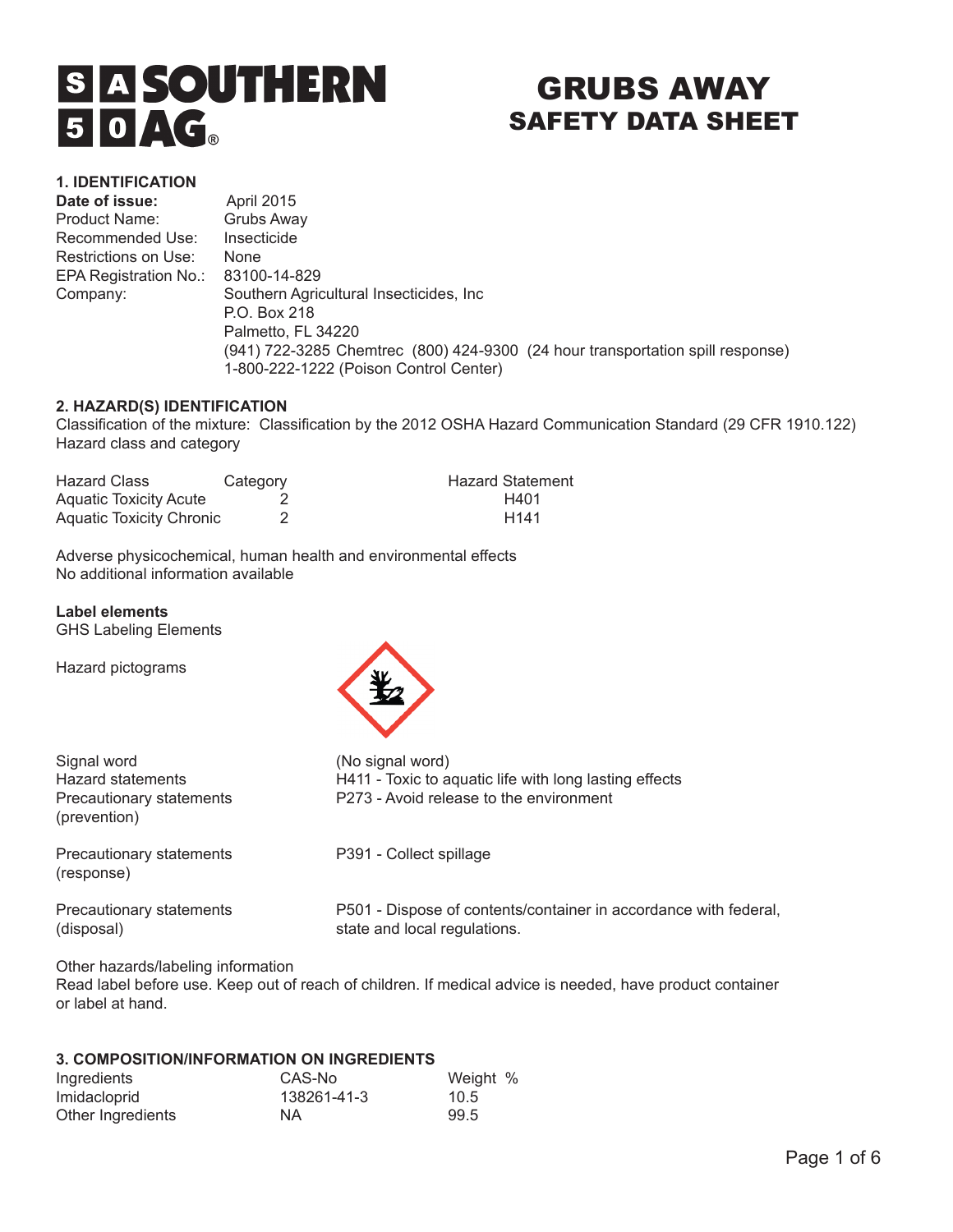#### **4. FIRST AID MEASURES**

#### **General information**

**IF INHALED:** Move to fresh air. If person is not breathing, call 911 or an ambulance, then give artificial respiration, preferably mouth-to-mouth, if possible. Call a poison control center or doctor for treatment advice. **IF ON SKIN OR CLOTHING:** Take off contaminated clothing. Rinse skin immediately with plenty of water for 15-20 minutes. Call a poison control center or doctor for treatment advice if irritation develops or persists.

**IF IN EYES:** Hold eye open and rinse slowly and gently with water for 15-20 minutes. Remove contact lenses, if present, after the first 5 minutes, then continue rinsing eye. Call poison control center or doctor for treatment advice if irritation develops or persists.

**IF SWALLOWED:** Call a poison control center or doctor immediately for treatment advice. Have person sip a glass of water if able to swallow. Do not induce vomiting unless told to by a poison control center or doctor. Do not give anything to an unconscious person

**First-aid measures - general** Have the product container or label with you when calling a poison control center or doctor, or going for treatment. See Label for Additional Precautions and Directions for Use. **Notes to Physician:** There is no specific antidote. Treat symptomatically

#### **5. FIRE-FIGHTING MEASURES**

Extinguishing media

Suitable extinguishing media: Negligible fire hazard. Cool fire-exposed containers with water. Unsuitable extinguishing media: High volume water jet. (Water contamination risk from runoff)

Special hazards arising from the substance or mixture

Fire hazard **Hazardous decomposition products may be released during prolonged heating including smoke,** carbon monoxide and dioxide, nitrogen oxides (NOx), and hydrogen chloride. Explosion hazard Product is not explosive. Reactivity The product is stable at normal handling and storage conditions. Firefighting instructions In the event of fire, wear self-contained breathing apparatus. Keep out of smoke. Fight fire from upwind position. Cool closed containers exposed to fire with water spray. Dike area to prevent runoff and contamination of water sources. Equipment or materials involved in pesticide fires may become contaminated.

#### **6. ACCIDENTAL RELEASE MEASURES**

Personal precautions, protective equipment and emergency procedures

General Measures: Wear appropriate personal protective equipment

(PPE) : coveralls, gloves, boots. Avoid dust formation. Avoid breathing dust. Avoid contact with skin and eyes. Clean contaminated floors and objects thoroughly, observing environmental regulations. Prevent material from entering sewers, waterways, or low areas. Never return spills in original containers for re-use. Dispose of in accordance with local regulations.

For non-emergency personnel

Protective equipment : Wear appropriate personal protective equipment (PPE), coveralls, gloves, boots.

Emergency procedures: Avoid contact with spilled material. Do not allow product to enter streams, sewers or other water ways.

For emergency responders

Protective equipment Wear appropriate personal protective equipment (PPE), coveralls, gloves, boots.

#### Environmental Precautions

Highly toxic to aquatic invertebrates. Do not apply directly to water, to areas where surface water is present or to intertidal areas below the mean high water mark. Do not contaminate surface or ground water by cleaning equipment or disposal of wastes, including equipment wash water.

This chemical demonstrates the properties and characteristics associated with chemicals detected in ground water. The use of this chemical in areas where soils are permeable, particularly where the water table is shallow, may result in groundwater contamination.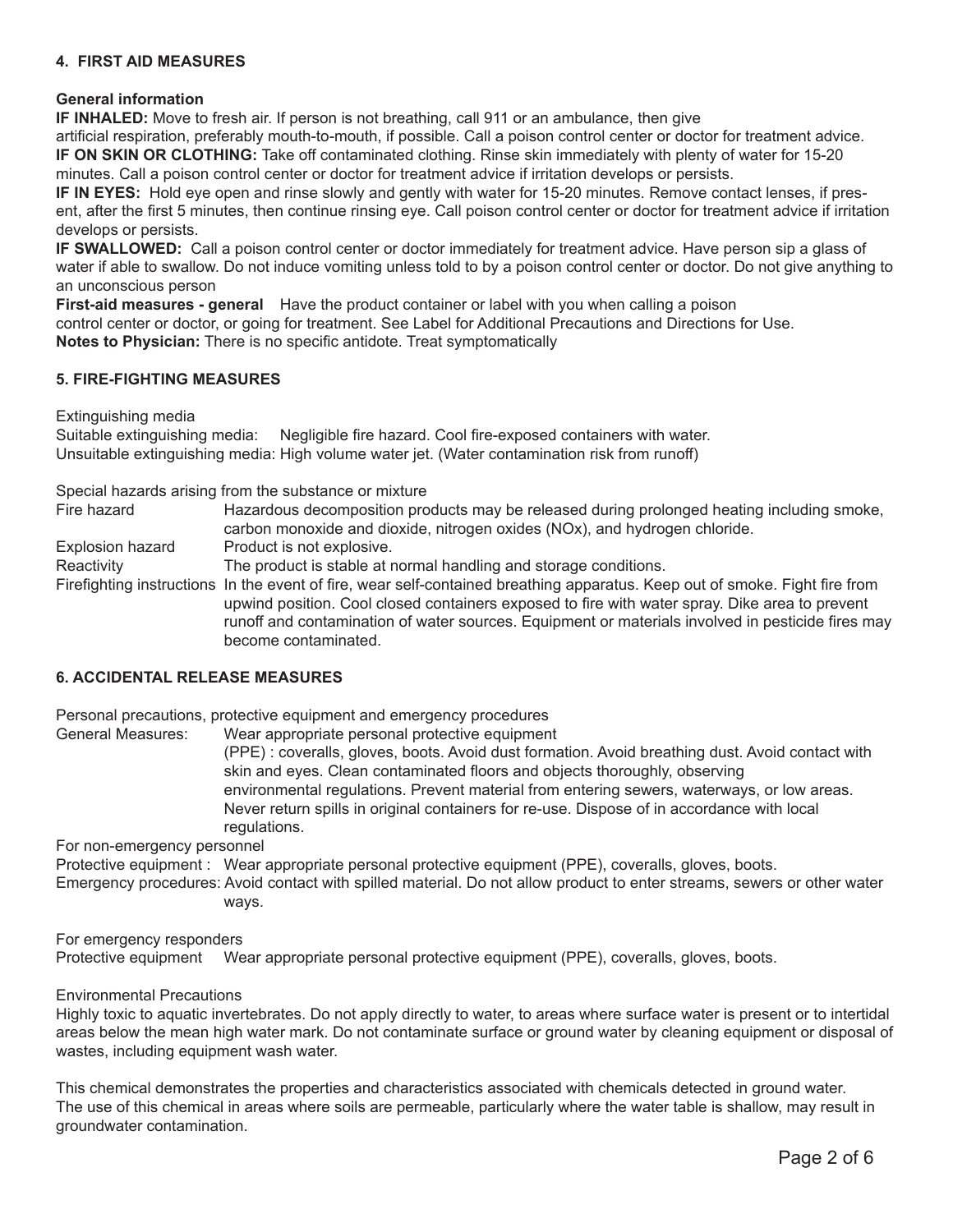Methods and material for containment and cleaning up

Methods for cleaning up Keep unauthorized people away. Isolate hazard area. Avoid contact with spilled product or contaminated surfaces Avoid dust formation. Avoid breathing dust. Avoid contact with skin and eyes. Use recommended protective equipment while carefully sweeping up spilled material. Place in covered container for reuse or disposal. Scrub contaminated area with soap and water. Rinse with water. Use dry absorbent material such as clay granules to absorb and collect wash solution for proper disposal. Contaminated soil may have to be removed and disposed. Do not allow material to enter streams, sewers, or other waterways.

#### **7. HANDLING AND STORAGE**

| Precautions for safe handling | Wash hands thoroughly with soap and water after handling and before eating, drinking,<br>chewing gum, using tobacco, or using the toilet. Remove personal protective equipment<br>immediately after handling this product. Wash the outside of gloves before removing. As |
|-------------------------------|---------------------------------------------------------------------------------------------------------------------------------------------------------------------------------------------------------------------------------------------------------------------------|
|                               | soon as possible, wash thoroughly and change into clean clothing. Remove<br>clothing/PPE immediately if material gets inside. Wash thoroughly and put on clean<br>clothing                                                                                                |
| Storage conditions            | Store in original container. Store in a cool, dry place. Do not contaminate water, other<br>pesticides, fertilizer, food or feed in storage. Keep out of the reach of children.                                                                                           |

#### **8. EXPOSURE CONTROLS/PERSONAL PROTECTION**

| Personal protective equipment             | Train employees in safe use of the product. Follow all label instructions. Follow manufac<br>turer's instructions for cleaning/maintaining PPE. If no such instructions for washables,<br>use detergent and warm/tepid water. Keep and wash PPE separately from other laundry. |
|-------------------------------------------|--------------------------------------------------------------------------------------------------------------------------------------------------------------------------------------------------------------------------------------------------------------------------------|
| Applicators and other handlers must wear: | Long sleeved shirt and long pants Chemical-resistant gloves,<br>(such as barrier laminate, butyl rubber, nitrile rubber, neoprene rubber,<br>natural rubber, polyethylene, polyvinylchloride (PVC) or viton), if greater<br>than or equal to 14 mils. Shoes plus socks.        |
|                                           | PPE required for early entry to treated areas that involves contact with anything that has been treated, such as plants,                                                                                                                                                       |
| soil, or water, is:                       | Coveralls. Chemical-resistant gloves, ((such as barrier laminate, butyl rubber, nitrile rubber,<br>neoprene rubber, natural rubber, polyethylene, polyvinylchloride (PVC) or viton), all greater than                                                                          |

or equal to 14 mils. Shoes plus socks

Exposure controls Ensure adequate ventilation, especially in confined areas.

#### **9. PHYSICAL AND CHEMICAL PROPERTIES**

| Information on basic physical and chemical properties |                   | Decomposition temperature      | No data available                        |
|-------------------------------------------------------|-------------------|--------------------------------|------------------------------------------|
| Physical state                                        | Solid (granular)  | Flammability (solid, gas)      | Not flammable                            |
| Color                                                 | Tan and gray      | Vapor pressure                 | No data available                        |
| Odor                                                  | <b>None</b>       | Relative vapor density at 20°C | No data available                        |
| Odor threshold                                        | Not applicable    | Relative density               | No data available                        |
| рH                                                    | 4.10 at 25'C      | Density                        | 0.700g/cm <sup>3</sup> at $20^{\circ}$ C |
| Relative evaporation rate                             | No data available | Solubility                     | Insoluble                                |
| (butylacetate= $1)$                                   |                   | Log Pow                        | No data available                        |
| Melting point                                         | Not applicable    | Log Kow                        | No data available                        |
| Freezing point                                        | Not applicable    | Viscosity, kinematic           | Not applicable                           |
| Boiling point                                         | Not applicable    | Viscosity, dynamic             | Not applicable                           |
| Flash point                                           | Not applicable    | Explosive properties           | Non explosive                            |
| Self ignition temperature                             | No data available | Oxidizing properties           | Non oxidizing                            |
|                                                       |                   | <b>Explosive limits</b>        | No data available                        |

Other information No additional information available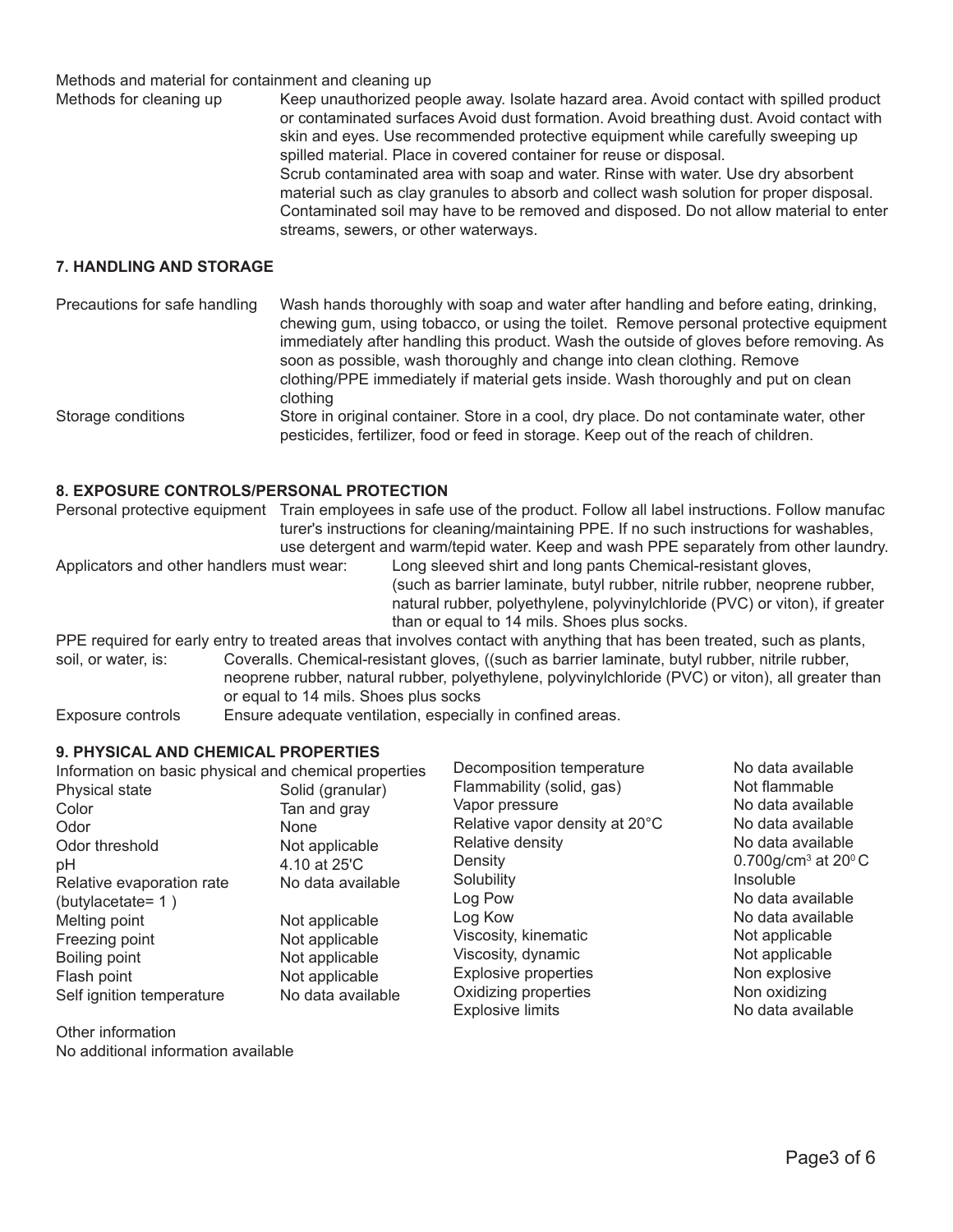# **10. STABILITY AND REACTIVITY**

| Reactivity                         | The product is stable at normal handling and storage conditions.        |
|------------------------------------|-------------------------------------------------------------------------|
| Chemical stability                 | Stable under normal conditions.                                         |
| Possibility of hazardous reactions | No additional information available                                     |
| Conditions to avoid                | Protect from heat.                                                      |
| Incompatible materials             | Strong acids, strong bases and oxidizing agents.                        |
| Hazardous decomposition products   | Thermal decomposition products include: Carbon monoxide, carbon dioxide |
|                                    | Nitrogen oxides (NOx) Hydrogen chloride (HCI)                           |
|                                    |                                                                         |

## **11. TOXICOLOGICAL INFORMATION**

Information on toxicological effects

| <b>Grubs Away</b>                 |                                                                                                                                                                                                                                                                   |
|-----------------------------------|-------------------------------------------------------------------------------------------------------------------------------------------------------------------------------------------------------------------------------------------------------------------|
| LD50 oral rat                     | > 4820 mg/kg                                                                                                                                                                                                                                                      |
| LD50 dermal rat                   | > 2000 mg/kg                                                                                                                                                                                                                                                      |
| LC50 inhalation rat (mg/l)        | $> 5.09$ mg/l/4h                                                                                                                                                                                                                                                  |
| Skin corrosion/irritation         | Not irritating to skin                                                                                                                                                                                                                                            |
| Serious eye damage/irritation     | Mildly irritating to eyes                                                                                                                                                                                                                                         |
| Respiratory or skin sensitisation | Not a sensitizer                                                                                                                                                                                                                                                  |
| Imidacloprid (active ingredient)  |                                                                                                                                                                                                                                                                   |
| Sub-chronic toxicity              | In a 3~week dermal toxicity study, rabbits treated with imidacloprid showed no local or<br>systemic effects at levels up to and including 1000 mg/Kg, the limit dose.<br>In a 4-week inhalation study, rats exposed to high concentrations of imidacloprid exhib- |
|                                   | ited decreased body weight gains and changes in clinical chemistries and organ weights.                                                                                                                                                                           |
| Chronic toxicity                  | In chronic dietary studies in rats and dogs exposed to imidacloprid, the target organs<br>were the thyroid and/or liver.                                                                                                                                          |
| Carcinogenicity                   | In oncongenicity studies in rats and mice, imidacloprid was not considered carcinogenic<br>in either species.                                                                                                                                                     |
| Reproductive & Developmental      | REPRODUCTION: In a two-generation reproduction study in rats, imidacloprid was not a                                                                                                                                                                              |
| toxicity                          | primary reproductive toxicant. Offspring exhibited reduced body weights at the high dose<br>and in conjunction with maternal toxicity.                                                                                                                            |
|                                   | DEVELOPMENTAL TOXICITY: In developmental toxicity studies in rats and rabbits, there                                                                                                                                                                              |
|                                   | was no evidence of an embryonic or teratogenic potential for imidacloprid. In both                                                                                                                                                                                |
|                                   | species, developmental effects were observed only at high doses and in conjunction with<br>maternal toxicity.                                                                                                                                                     |
| Neurotoxicity                     | In acute and subchronic neurotoxicity screening studies in rats, imidacloprid produced                                                                                                                                                                            |
|                                   | slight neurobehavioral effects in each study at the highest dose tested. There were no<br>correlating morphological changes observed in the neural tissues.                                                                                                       |
| Mutagenicity                      | The imidacloprid mutagenicity studies, taken collectively, demonstrate that the active<br>ingredient is not genotoxic or mutagenic.                                                                                                                               |
|                                   |                                                                                                                                                                                                                                                                   |

# **12. ECOLOGICAL INFORMATION**

Ecotoxicity - Imidacloprid (Acute)

| Bees LC50/EC50 (48 hour):                    | 0.078 ug/bee (contact) |
|----------------------------------------------|------------------------|
| Invertebrates (Daphnia) LC50/EC50 (48 hour): | 85mg/L                 |
| Invertebrates (Mysid) LC50/EC50 (96 hour):   | $0.038$ ppm            |
| Fish (trout) LC50/EC50 (96 hour):            | $211$ mg/L             |
| Birds (Bobwhite Quail LC50/EC50):            | $152$ mg/kg            |
| Birds (Japanese Quail) LC50/EC50):           | 31 mg/kg               |

#### Ecotoxicological Summary

Highly toxic to aquatic invertebrates. Do not apply directly to water, to areas where surface water is present or to intertidal areas below the mean high water mark. Do not contaminate surface or ground water by cleaning equipment or disposal of wastes, including equipment wash water.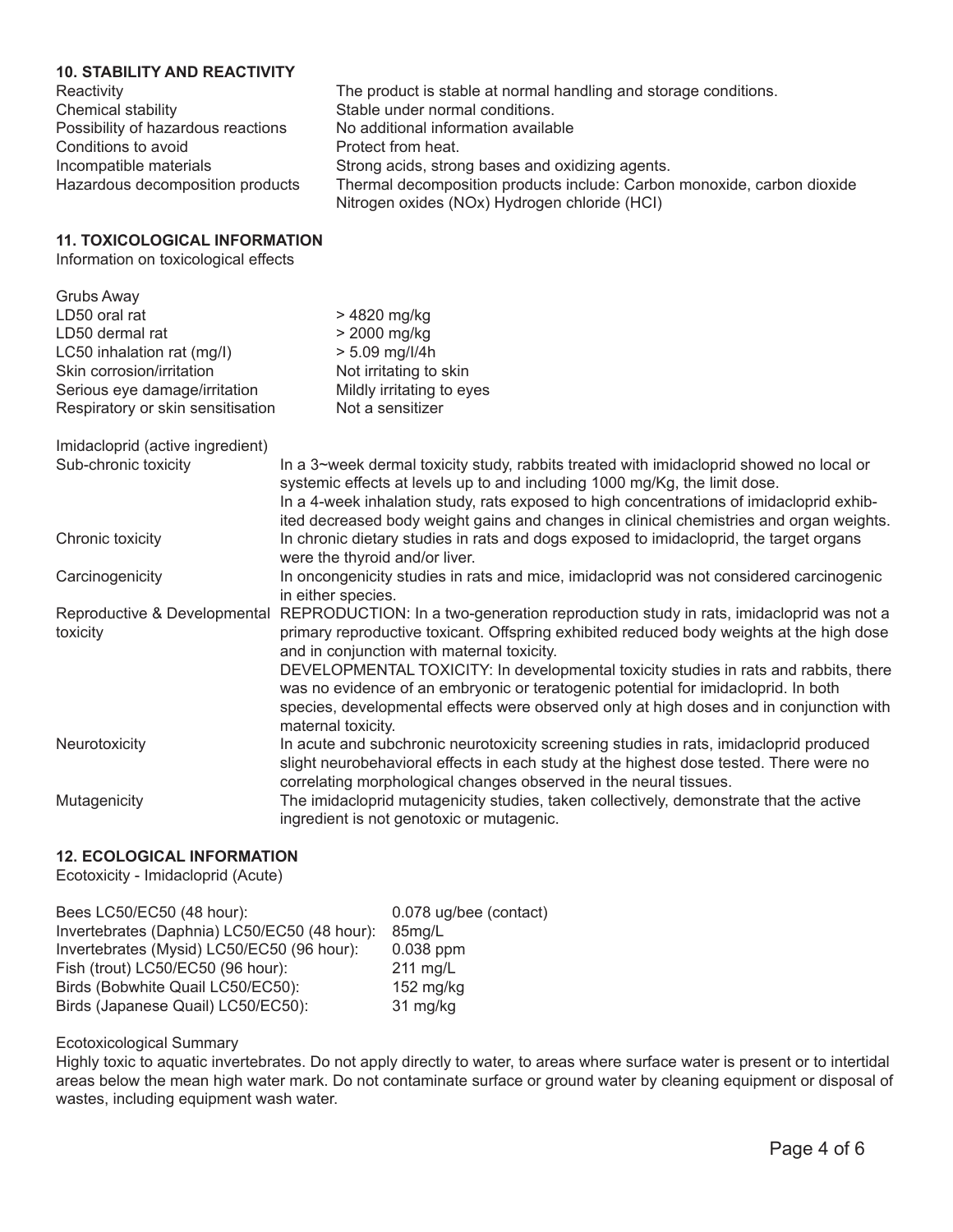#### Ecological Information

This chemical demonstrates the properties and characteristics associated with chemicals detected in ground water. The use of this chemical in areas where soils are permeable, particularly where the water table is shallow, may result in ground water contamination.

#### Persistence and degradability

Hydrolysis half-life of imidacloprid is greater than 30 days at pH 7 and 25 degree C. The aqueous photolysis half-life is less than 3 hours. The soil surface photolysis of imidacloprid has a half-life of 39 days, and in soil, the half-life ranged from 26-229 days.

Bioaccumulative potential lmidacioprid Log Kow 0.57 (pH7, 25º C)

#### Mobility in soil

The chemical is moderately soluble, and has moderate binding affinity to organic materials in soils. However, there is a potential for the compound to move through sensitive soil types including porous, gravelly, or cobbly soils, depending on irrigation practices

#### **13. DISPOSAL CONSIDERATIONS**

#### Waste treatment methods

Waste disposal Wastes resulting from the use of this product may be disposed of on site or at an approved waste disposal facility. Improper disposal of excess pesticide is a violation of Federal law. Container disposal Do not reuse or refill this container. Do not use container in connection with food, feed, or drinking water. Dispose of empty container in a sanitary landfill, or by incineration, or if allowed by state and local authorities by burning. If burned, stay out of smoke. If the container is leaking or material is spilled for any reason or cause, carefully sweep material into a pile. Refer to Precautionary Statements on label for hazards associated with the handling of this material. Do not walk through spilled material. Dispose of as directed for pesticides above, or apply uncontaminated product according to the Directions for Use. Keep unauthorized people away. Consult label for additional container disposal information.

#### **14. TRANSPORT INFORMATION**

Not Regulated by US DOT or Canadian TOG for ground shipment

Ground transport Not Regulated by US DOT Not Regulated by Canadian TOG

Transport by sea (IMOG) UN 3077; ENVIRONMENTALLY HAZARDOUS SUBSTANCE, SOLID, N.O.S. (Imidacloprid); 9; III; Marine Pollutant

Air transport (lATA) UN 3077; ENVIRONMENTALLY HAZARDOUS SUBSTANCE, SOLID, N.O.S. (Imidacloprid); 9; III

Additional Air. Sea and International Transportation Information UN-No. 3077 Proper Shipping Name ENVIRONMENTALLY HAZARDOUS SUBSTANCE, SOLID, N.O.S. (Imidacloprid)

Transport document description UN 3077 ENVIRONMENTALLY HAZARDOUS SUBSTANCE, SOLID, N.O.S.

Class (UN) 9 Hazard labels (UN) 9